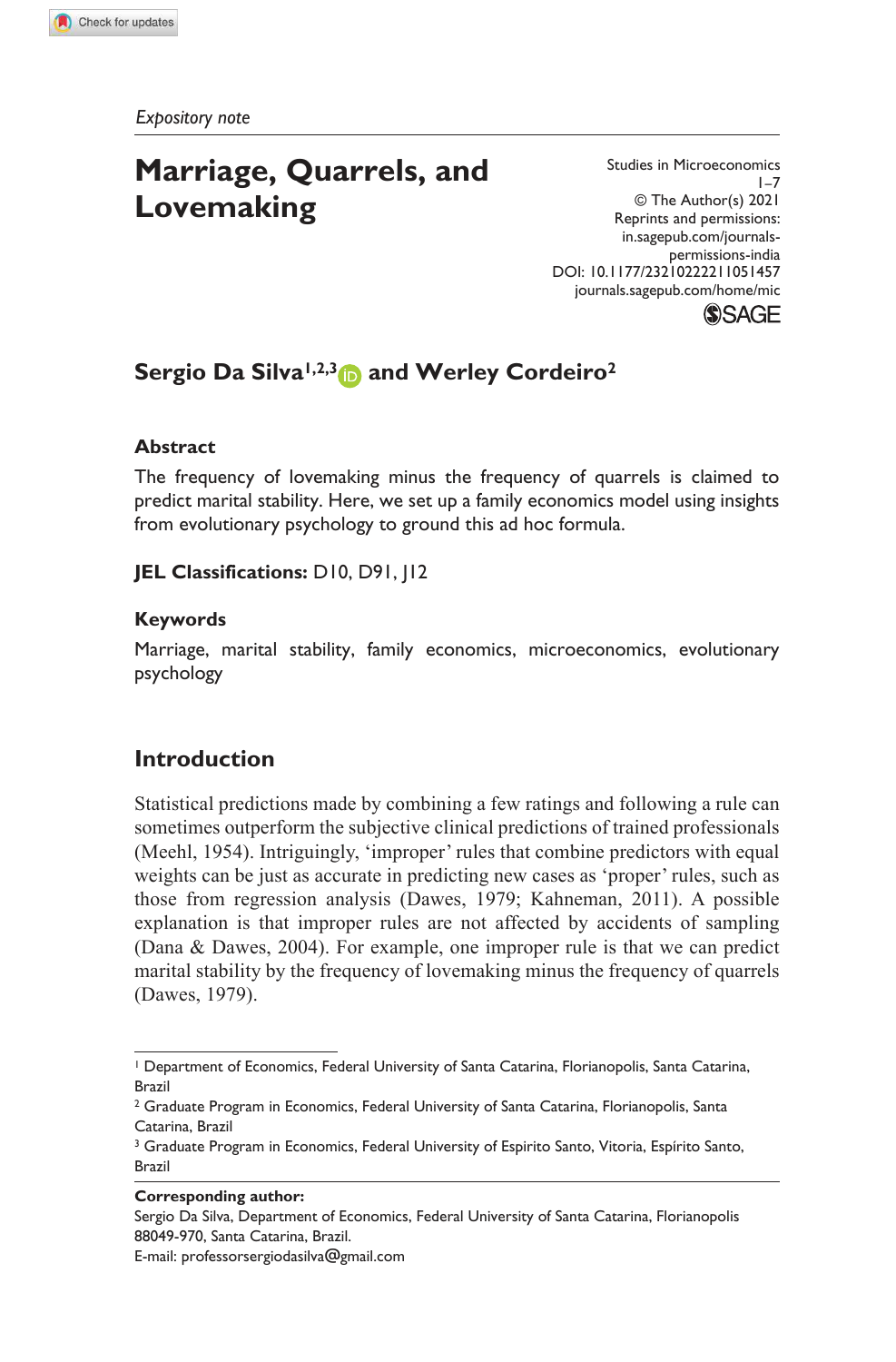From 30 self-described happily married couples in a study, only two argued more often than they had intercourse, while 12 self-described unhappy couples argued more often (Howard & Dawes, 1976). Furthermore, when partners rated happiness from 'very unhappy' to 'very happy', the correlation of the rate of lovemaking minus the rate of quarrels with these ratings of marital happiness was  $0.40 (p < 0.05)$  (Dawes, 1979). These findings were replicated afterward (Edwards & Edwards, 1977). Moreover, when partners monitored their lovemaking and quarrels *after* the ratings of marital happiness, the correlation between the sex– quarrel difference became higher (0.81,  $p < 0.01$ ) (Thornton, 1977).

Dawes (1979) concedes this 'is not very profound, psychologically or statistically. However, the point is that this very crude, improper linear model predicts a critical variable: judgments about marital happiness'.

Here, we revisit this classic literature to provide the missing theory for the improper rule of marital stability. In addition, we put forward a model in line with Becker's (1981) family economics and provide initial survey evidence for our model assumptions.

#### **Model**

The conflict between the sexes reflects different sexual strategies, not competition for resources. Both sexes have short-term and long-term mating strategies, and marriage may result from a long-term strategy. Humans are a species with internal female fertilization. One act of sexual intercourse can produce a 9-month pregnancy and 4 years of lactation for a female. This fact renders females more selective than males about mating. Females manifest interest in males who provide the resources to bear their heavy reproductive investment, and males are interested in providing the resources valued by females to have sexual access to them (Buss, 2019). This picture suggests the hypotheses of our model.

The mating market is not perfectly competitive because the choosy female has some monopoly power. Moreover, while sex and resources are essential complements in reproduction, their preference orderings differ for males and females. Resources are more valued than sex for females, while the reverse is true of males. Moreover, while resources are a private good, sex is a public good that is consumed jointly. Furthermore, while both sex and resources are critical for males and females, we consider sex is a good for males and a bad for females. This modelling convenience allows us to share the model of smoke and money in an externality analysis using Edgeworth box.

We set sex and resources as perfect complements and thus assume Leontief preferences:

$$
U_m = \min(2S, M) \tag{1}
$$

and

$$
U_f = \min(S, 2M) \tag{2}
$$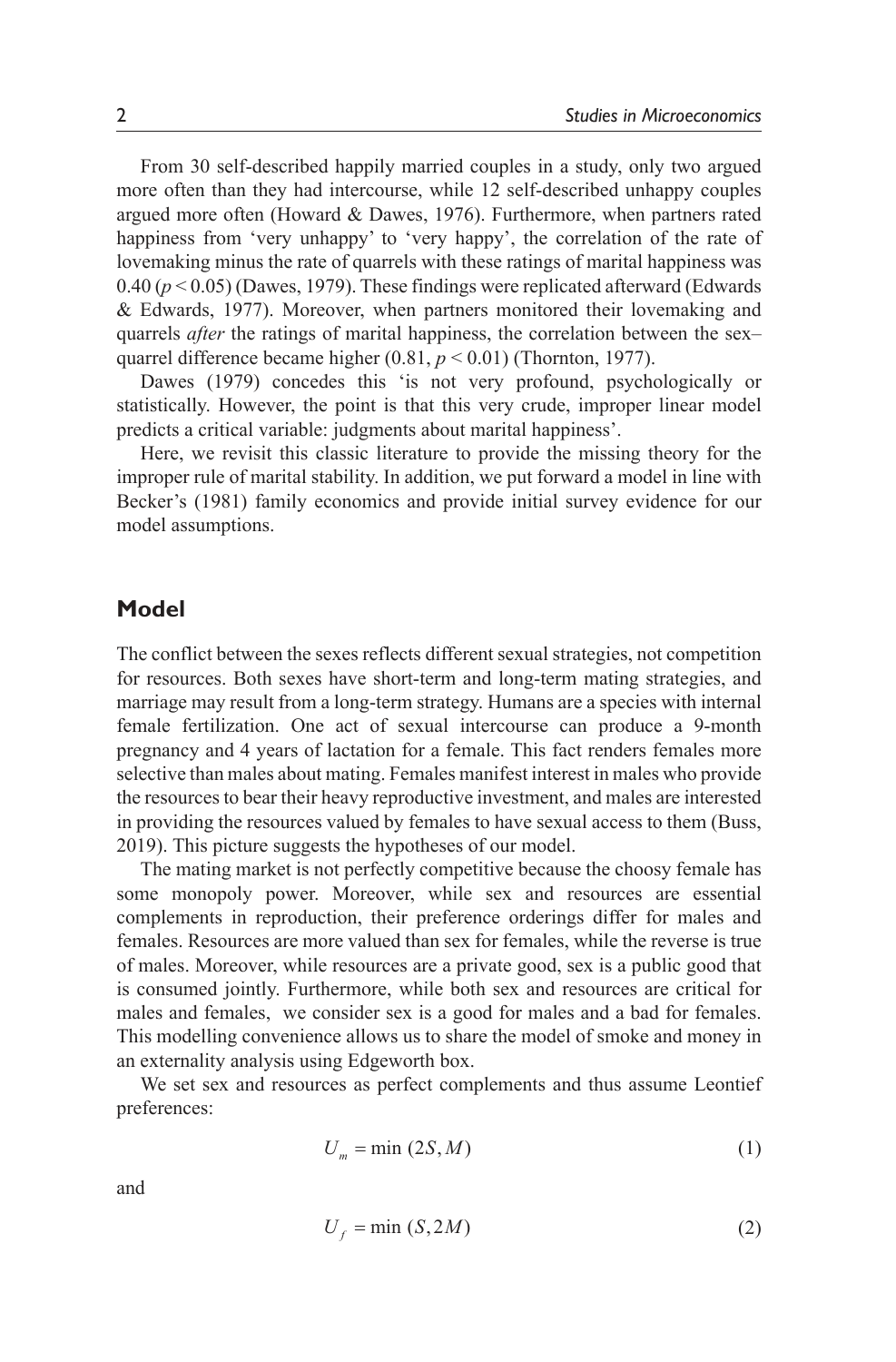where *Um* and *U<sup>f</sup>* are the utilities of husband and wife respectively, *S* is sex and *M* is total couple money. Resources are represented by money because they can be considered a composite good with a price equals to 1. Husband values sex over money in a 2:1 ratio (Equation (1)); and wife values resources over sex in a 2:1 ratio (Equation (2)). Though total couple money enters the utility function of each, what is held privately is a fraction of *M*, and thus resources distribution matters.

Figure 1 displays square Edgeworth boxes representing these preferences. The lines show indifference maps of infinite *L*-shaped Leontief utility functions. Because of the chosen ratios of 2:1, the indifference maps reduce to indifference lines for husband (blue) and wife (red). The left box shows two (top and bottom) corner equilibria. On top of that, the husband has unconstrained access to sex and the same resources as the wife. From the wife's point of view, there is too much sex and too few resources for her. This situation is likely to be an unstable equilibrium because quarrels started by her can overshoot the frequency of sex. At the bottom, equilibrium is likely to be unstable, too. The husband ignites quarrels in the face of a null frequency of sex. Remember, the conflict between the sexes is a result of different sexual strategies. For this reason, here we assume quarrels start because of the mismatch of the quantities of the desired sex.

We can prevent these two unstable extreme equilibria from occurring by removing the endowments of resources of the husband and wife, as on the righthand side of Figure 1. This pure exchange marriage with no external parties (auctioneer) setting prices reaches an equilibrium with less sex than husband desires and the resources distribution favouring the wife. Sex is only two-thirds of the unrationed frequency, and the wife gets two-thirds of the total couple's money. Thus, in equilibrium,  $0 \le S \le 1$ . Given the circumstances, this is an allocation that pleases both the husband and wife. However, because of the wife's monopoly power in the supply of sex, the husband ends up with relatively fewer resources. Thus, the husband has to 'pay' for sex.

The indifference lines suggest an equilibrium, even though Leontief utilities, in general, are not strictly convex and thus do not satisfy Arrow–Debreu requirements for the existence of equilibrium.

In Figure 1, the exchange takes place through a process of personal bargaining. Thus, we do not consider relative prices and a budget line. However, equilibrium is possible even when we introduce the relative prices of sex in terms of resources for husband  $p^m$ <sub>s</sub> and wife  $p^f$ <sub>s</sub>. Adapting Lindahl equilibrium in a smoky box (Bergstrom, 2020), the frequency of sex *S* maximizes  $(p^m{}_s + p^f{}_s)$ *S* over all possible values of *S*. Because  $0 \le S \le 1$ , this is possible only if  $p^m s + p^f s = 0$ . Therefore,  $p^m s$  $=-p f_s$  is Lindahl equilibrium.

Lindahl budget constraint for the husband is  $p^m_s S + M_m \leq W_m$ , and for the wife is  $p^f$ <sub>s</sub> S +  $M$ <sup>*f*</sup> $\leq$  *W*<sub>*f*</sub>, where total goods allocation is  $W = W_m + W_f$ . Remember the composite good price is 1, but money is now explicitly split between husband and wife,  $M_m$  and  $M_f$ .

After considering Lindahl equilibrium and the above budget constraints, the *wife*'s budget constraint in equilibrium is  $p^m$ <sub>*s*</sub>  $S + M_m \geq W_m$ . Comparing this result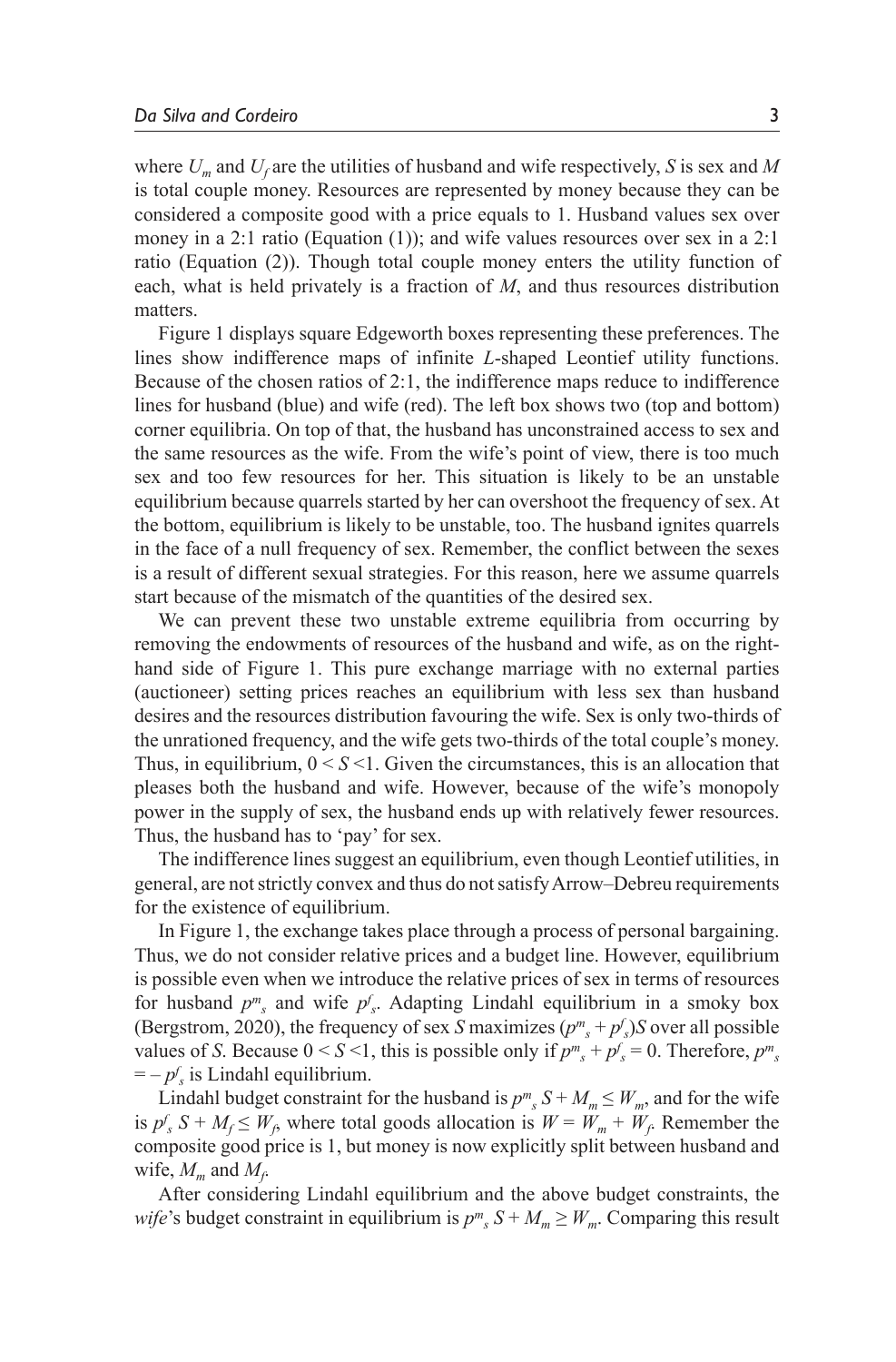with the husband's budget constraint, there is at least one point where their choices coincide.

To see how the wife's Lindahl budget constraint becomes  $p^m{}_s S + M_m \ge W_m$  in equilibrium, first note that the wife's consumption of the composite good  $M_f$  is the consumption of the total goods *W* minus the husband's consumption of the composite good  $M<sub>m</sub>$  (see a similar formalism in Bergstrom, 2020). Thus, we can rewrite the wife's budget constraint as  $p_s^f S + (W - M_m) \leq W - W_m$ , which simplifies to  $M_m - P_s^f S \ge W_m$ . Then, after substituting Lindahl equilibrium  $p^m{}_s = -p_s^f$  into the latter equation, we get the wife's budget constraint in equilibrium  $p^m$ <sub>s</sub>  $S + M_m \ge$  $W<sub>m</sub>$ , which is written in terms of that of the husband. (See an analogous derivation in the Equations 5.1–5.3 of Bergstrom, 2020.)

For more general preferences  $U^i = (S,M)$  (Aizer, 2010), assume that  $M_m + M_f \leq$ *M*, that  $U^i$ <sub>s</sub> (0, *M*) > 0, that  $U^i$ <sub>*S*</sub> (*S*, *M*)  $\leq$  0, and that for some large enough *S*,  $U^i$ <sub>*s*</sub> =  $(S, M) \leq 0$  (saturation). This setup is sufficient to generate a contract curve in the Edgeworth box, where  $U^m$ <sub>s</sub> (*S*, *M*) > 0 and  $U^f$ <sub>s</sub> (*S*, *M*) < 0 at the point of equilibrium. So, if the two spouses have resource endowments, then at the equilibrium, the husband pays for sex by giving up resources—that they both enjoy—to get more sex—that he enjoys, but the wife does not.

 The takeaway message is, the source of quarrels in marriage is the mismatch between a given allocation of sex and resources and the evolutionarily set preferences of husband and wife.



**Figure 1.** Two particular *L*-shaped Leontief.

**Source:** The authors.

 **Notes:** Blue lines are the indifference lines for the husband, and the red lines are those for the wife. Two particular *L*-shaped Leontief utility functions from the indifference maps of husband (blue) and wife (red) are explicitly displayed (right) to illustrate the personal bargaining equilibrium.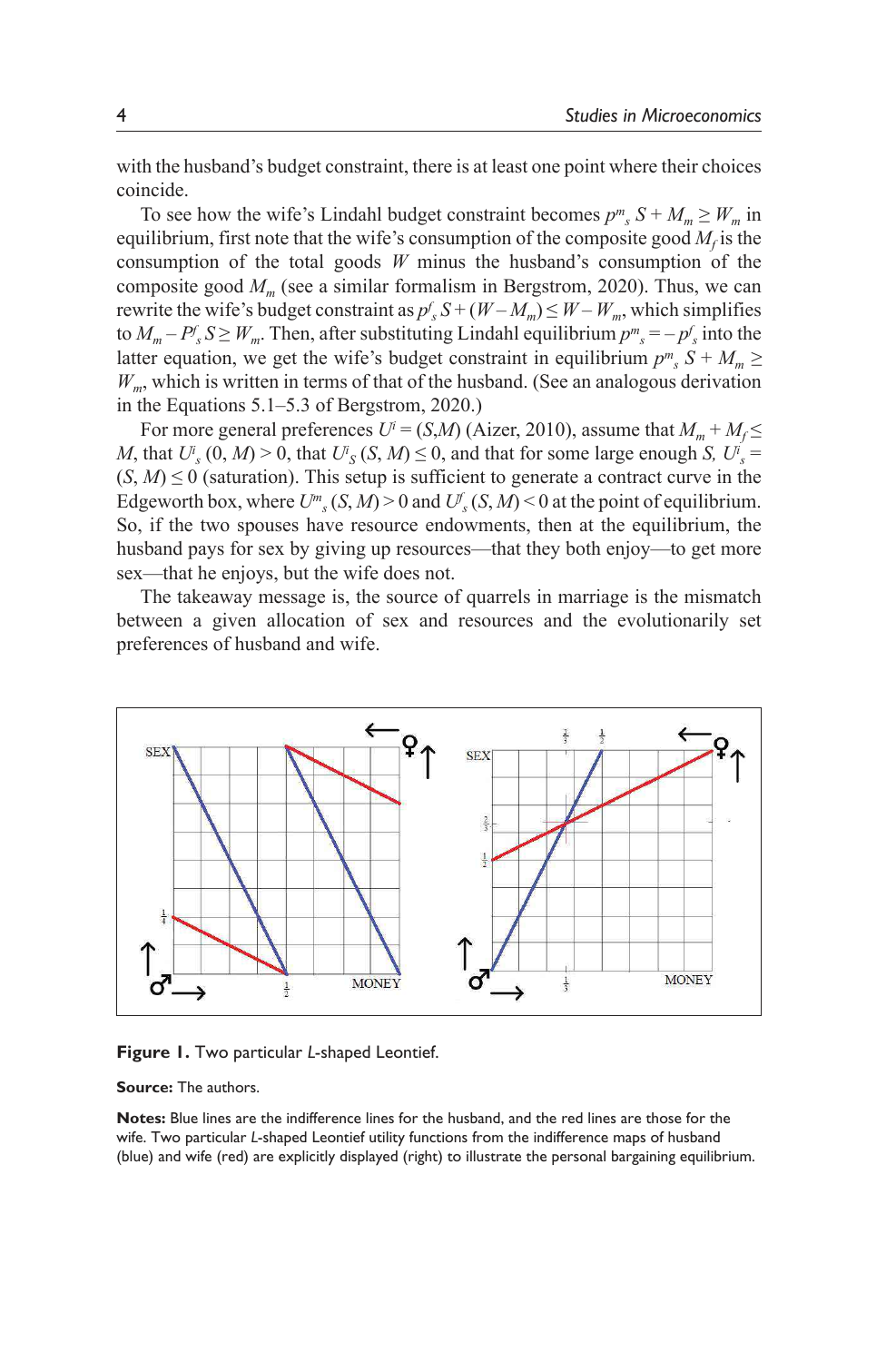## **Data**

We gather further evidence for the marital stability formula and initial evidence for our model assumptions by resorting to previous literature and a light-hearted questionnaire.

In a survey (Meston & Buss, 2009), 1,006 women report as many as 237 reasons for having sex, suggesting no specific reason for a woman to have sex. So, it is not that far-fetched that a female views sex as a bad.

Marital stability does not equate to marital happiness. Evolution shaped human bodies and brains not for happiness but to maximize reproduction (Nesse, 2019). The evolutionarily set preferences of males and females are suitable for their genes but not for them. For example, sex is consumed jointly but inevitably out of sync because of the location of the clitoris. This circumstance is a source of female monopoly power in the supply of intercourse because a woman does not need to orgasm to reproduce.

Given their preferences, it is puzzling that males seek marriage, but this comes from a ground-rule set by females: obtain long-term male commitment before consenting to sex. However, there are adaptive benefits that accrue for a married male, including increased odds of attracting other females, especially the most desirable ones, increased paternity certainty, greater survival and success of children benefited from his investment, higher social status, more coalitional allies, access to the wife's resources and status and increased lifespan (Buss, 2019).

As for the survey evidence, we asked Brazilian heterosexual married couples from our contacts the following questions. Because the assembled sample excludes divorced couples, we thought it needless to ask if someone was 'happy'.

#### **Ouestionnaire**

If you are married and heterosexual, please answer the questions below:

- 1. Were you born male or female?
- 2. How old are you?
- 3. Who spends the couple's income the most, you or your spouse?
- 4. Do you think the frequency of sex is higher or lower than it should be?
- 5. Do you think the frequency of fights is higher or lower than 'normal'?
- 6. Do you think the frequency of sex is higher or lower than the frequency of fights?
- 7.1. For the wife: Do you refuse sex with your husband, regularly or infrequently?
- 7.2. For the husband: Does your wife refuse sex, regularly or infrequently?

From 111 responses (wives, 70%; husbands, 30%), most husbands and wives of almost all ages agreed that the husband in their relationship spends more. However, for the age range 25–34 years, the husbands and wives agreed the wife spends more. We can explain the latter result by the opportunity cost of being married given by the mating market value of men and women. Mate value is one's overall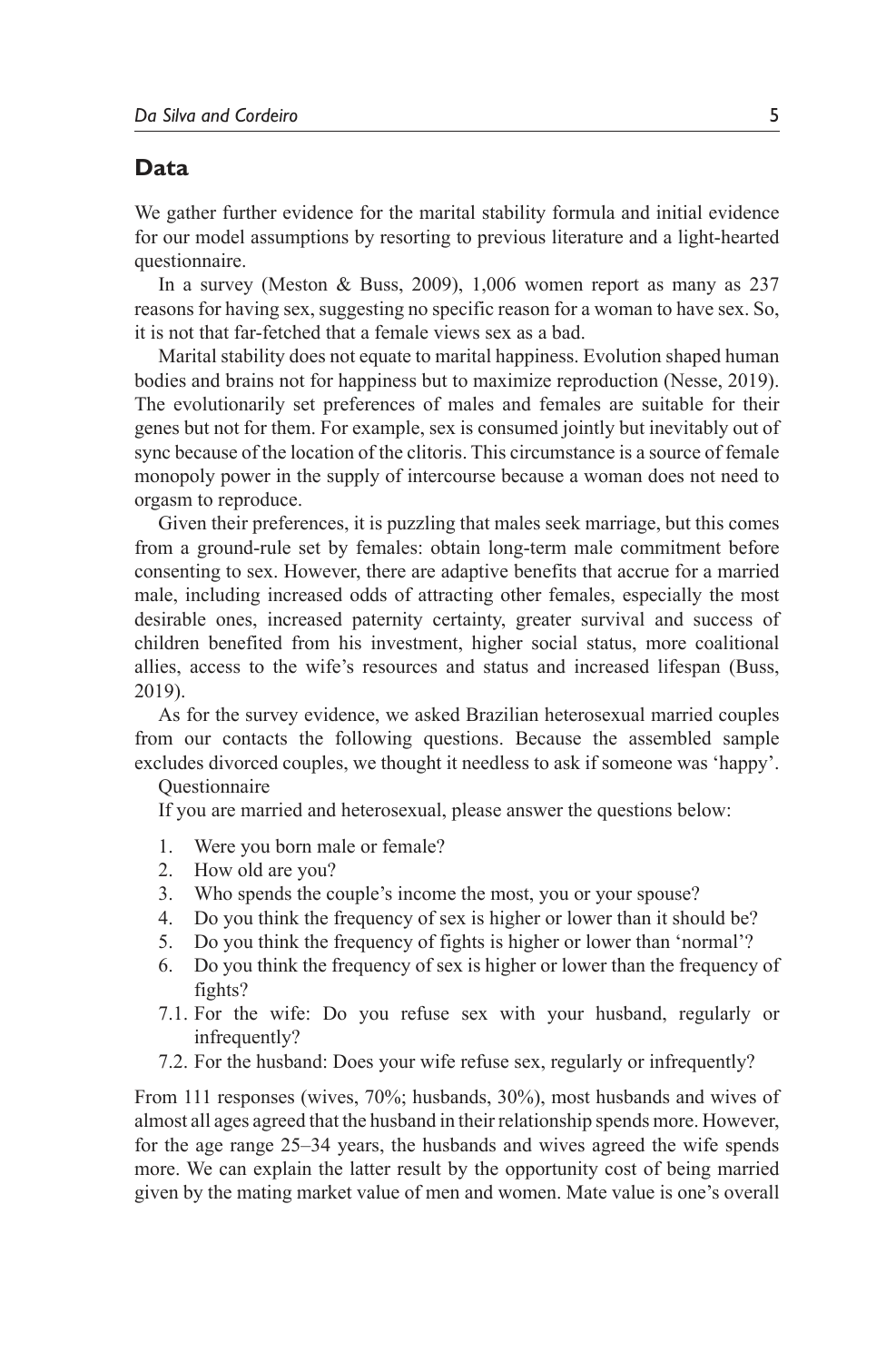desirability to members of the opposite sex. The mating market value of a woman peaks at 20, and that of men is highest at ages 25–30 (Buss, 2019). So, the opportunity cost for wives is highest in the age range 25–34.

There was an intriguing convergence of reports of low sexual intercourse and few quarrels for all ages, even considering these are Brazilian couples. Moreover, both husbands and wives reported little refusal of sex from the wife, and wives were more emphatic in their reports.

Of note, it is the 'remembering self' that responds to questionnaires, and so responses are expected to be biased by memory (Campara et al., 2021). Ideally, one should give a voice to the 'experiencing self'. However, we think this problem does not arise in the critical Question 6. Because of its comparative format, participants are likely to make 'System 2 judgments' and not based on memory (Campara et al., 2021).

Most wives reported more sex than fights in all ages, apart again from the age range 25–34. Remember, this is the age range where wives are perceived to spend more than husbands, and so the fights are possibly just enforcing the wife's monopoly power in the supply of intercourse. Husbands of all ages reported more sex than fights, too, but these statements are suspect. Men tend to overreport their number of sexual partners (Buss, 2019), and thus we expect them to report more sexual intercourse with their wives. Therefore, the responses from husbands and wives suggest that the formula of marital stability is more likely to apply to couples with the highest mating market value. The data set is available at https:// doi.org/10.6084/m9.figshare.13681729.v1.

## **Conclusion**

The frequency of lovemaking minus the frequency of quarrels is claimed to predict marital stability. Here, we provide the family economics of this 'improper' rule by resorting to insights from evolutionary psychology. We also present survey evidence. Evolution predetermines females to value resources more than sex, and the inverse is true for males. While resources are a private good, sex is consumed jointly. However, sex and resources are perfect complements that Leontief preferences can model. A pure exchange marriage reaches an equilibrium with less sex than the husband's desire and distribution of resources favouring the wife. This result is a consequence of the wife's monopoly power in the supply of intercourse. Equilibrium is also possible when we introduce prices into the model. It is then implied that quarrels in marriage result from the mismatch between a given allocation of sex and resources and the evolutionarily set preferences of the husband and wife.

#### **Declaration of Conflicting Interests**

The authors declared no potential conflicts of interest with respect to the research, authorship and/or publication of this article.